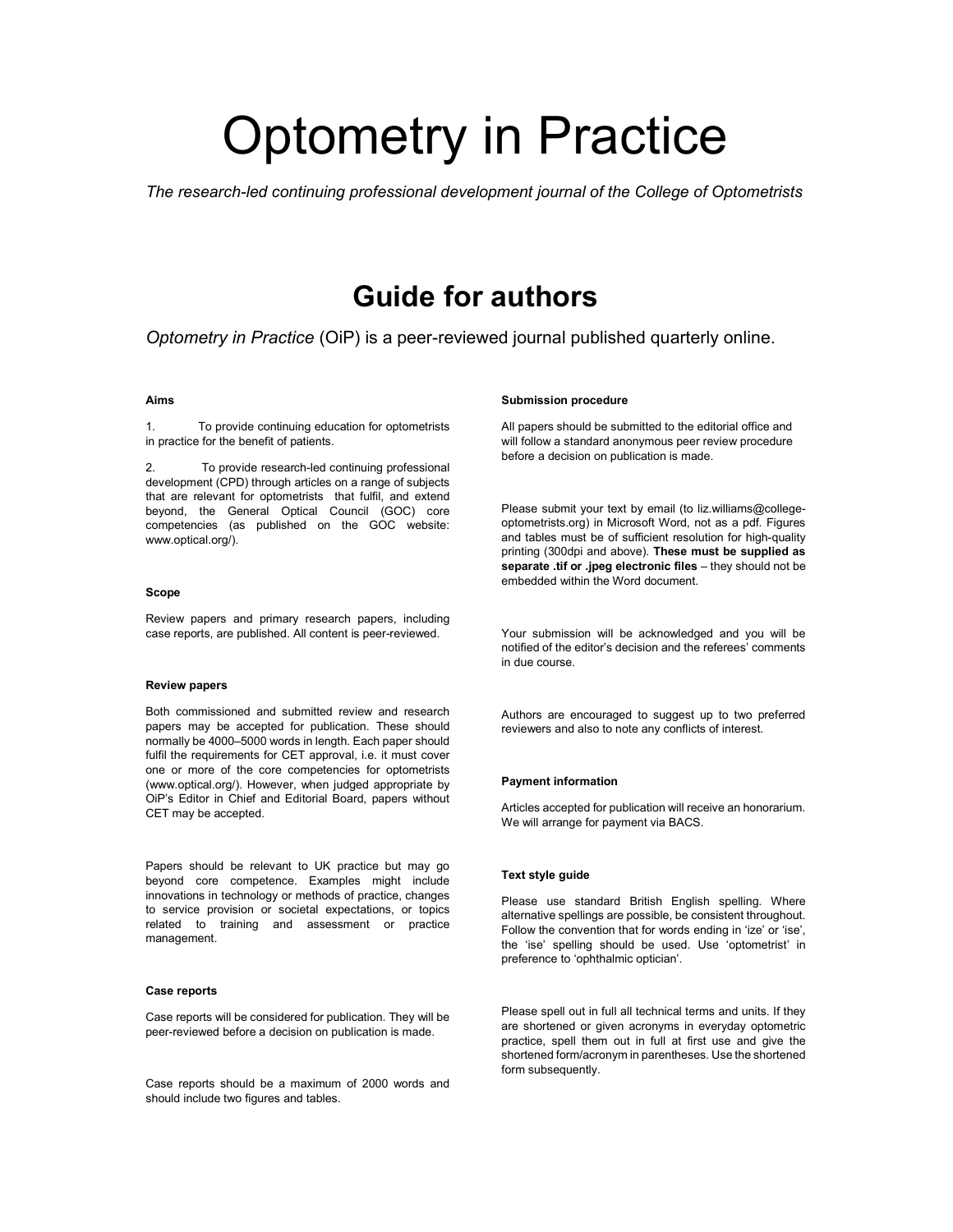Use of abbreviations should be minimised, so only abbreviate words that are most frequently referred to in this way. Minimise use of capitalisation and hyphenation.

Make sure that symbols and units translate correctly in the document, as sometimes there are software compatibility problems.

#### References

All papers must be appropriately referenced, wherever possible to original research papers. A reference list must be appended to the paper, and the relevant individual statements and data referenced within the text. There should be no references in the list that do not appear within the text.

Papers that do not follow the standard referencing style of the journal will be returned to the author for amendment.

Referencing should follow the Vancouver style or numbered method. A number is allocated to a reference source in the order in which it is cited in the text. If the source is referred to again, the same number is used. The author's name can be included in the text, but does not need to be. For example, 'Glasser<sup>1</sup> suggested that...' Numbers should be placed after full stops or commas but before colons and semi-colons. Papers published online ahead of print publication should include the unique DOI number and the date of access.<sup>2</sup> If they have been accepted for publication, but not yet published online, they should be identified as 'in press'. References to book chapters,<sup>3</sup> online journals<sup>4</sup> and abstracts of conference proceedings<sup>5</sup> can be included as shown below. References to online sources should include an access date. A 'personal communication' or 'unpublished data' should be cited as such in the text only with full author names and such citations should not be included in the reference list. Journal titles should use the ISO abbreviation (as used by PubMed).

#### Example references

1. Glasser A. Restoration of accommodation: surgical options for correction of presbyopia. Clin Exp Optom 2008;91:279–295.

2. Dumbleton K, Richter D, Woods C et al. Compliance with contact lens replacement in Canada and the United States. Optom Vis Sci 2010. doi: 10.1097/OPX.0b013e3181ca32dc (accessed 8/1/10).

3. Rabbetts RB, Mallen EAH. Accommodation and near vision. The inadequate stimulus myopias. In: Rabbetts RB (ed.) Bennett & Rabbett's Clinical Visual Optics, 4th edn. Oxford: Elsevier, 2007, pp. 125–153.

4. Radhakrishnan H, Charman WN. Refractive changes associated with oblique viewing and reading in myopes and emmetropes. J Vis 2007;7:1–15. http://journalofvision.org/7/8/5/, doi:10.1167/7.8.5 (accessed 8/1/10).

5. Smith N, Rubin GS, Garway-Heath DF et al. Eye movements in glaucoma when viewing everyday scenes. Ophthalmic Physiol Opt 2009;29:662.

#### Copyright

When a paper is accepted for publication, the authors are asked to sign a declaration that the paper contains only their own work and that no part has been previously published elsewhere. Data can be quoted as long as the original source of the information is referenced. Figures and tables previously published elsewhere may be used provided the permission of the author and publisher has been obtained.

It is the authors' responsibility to seek this permission before submitting their work to the journal. Standard forms are available from the editorial office, and a copy is included in this booklet, which authors may photocopy and use.

Please allow at least 8 weeks for the publisher to respond to your request. If you need any guidance, contact the editorial office (liz.williams@college-optometrists.org).

Authors of papers published in OiP assign the copyright to The College. The College will generally approve requests for authors to use the PDF of the paper as published in notfor-profit academic settings for teaching, training or CPD. We don't generally approve use of published papers for commercial CPD events and uses or for reproduction elsewhere, but will review all requests on their individual merits. OiP papers become accessible via EBSCO 12 months after publication.

#### Author biographies

Authors are required to submit brief biographies of each author (approximately 100 words). Please send these in with your article.

#### **Abstract**

All papers require an abstract giving an overview of your topic. The abstract is limited to 2500 characters including punctuation and spaces.

#### Summary of relevance to practice

Please supply a short list of bullet points describing how your paper can be applied to optometric practice. This is for the purpose of loading on to an internet search engine and as part of the CET application process. It should include information on why someone should read this article for CET. Send this in at the same time as you send your article.

#### Guidance on writing multiple choice questions

Multiple choice questions (MCQs) are used by OiP to assess readers' engagement with the article and to confirm GOC competency competition for CET purposes. The following guidelines are design to support authors when drafting their OiP MCQs.

#### General points

 Each article should be accompanied by six MCQs.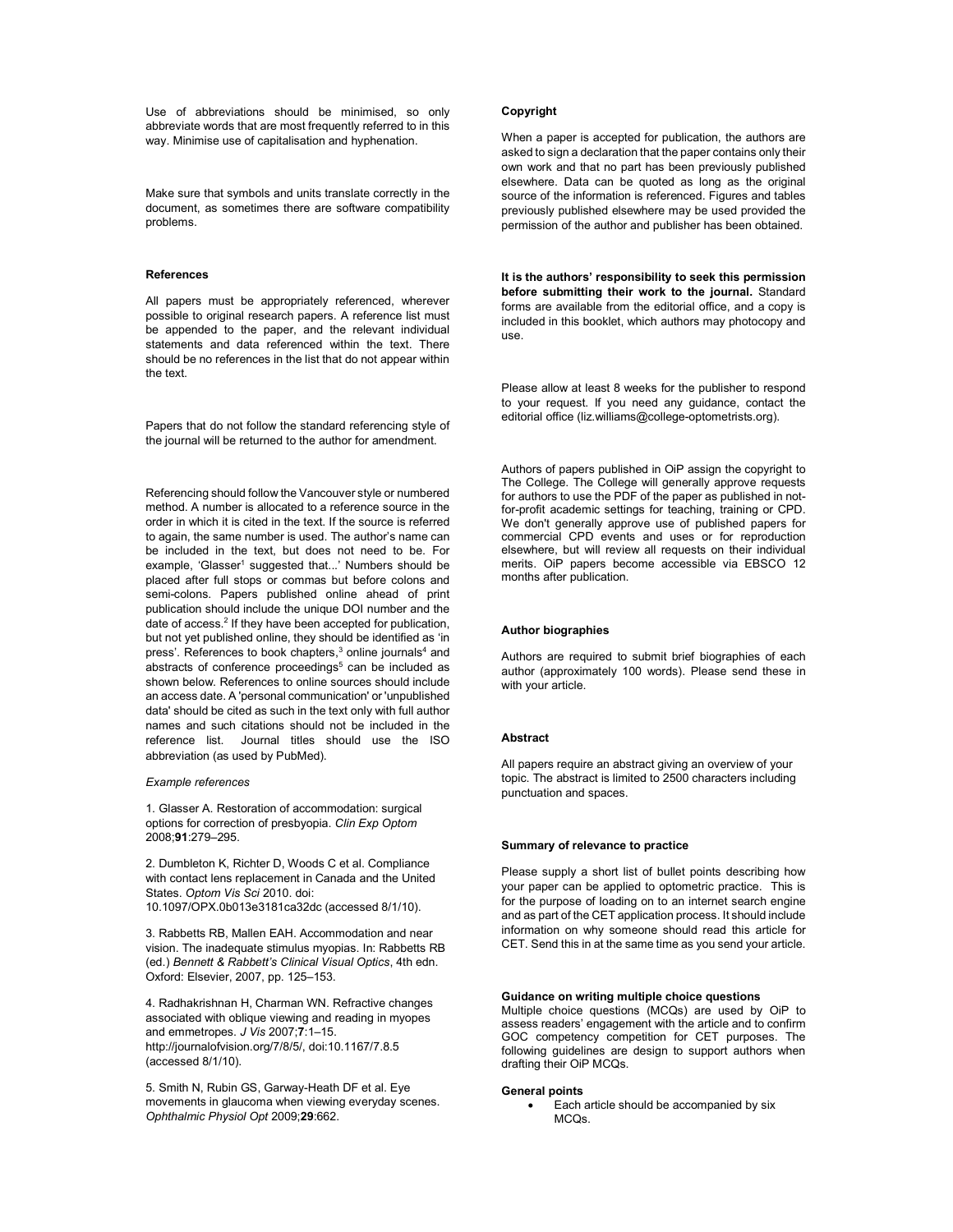- Each MCQ should have a question (stem) and four possible answers (options), one of which is correct.
- The MCQ assessment should reflect the article's content.
- The MCQ assessment should align with the associated GOC competency or competencies.

#### Constructing the question

- Phrase questions or stems as clearly as possible.
- Avoid unnecessary language in the stem superfluous details do not make a question more complex.
- Include any language in the stem that you would have to repeat in each answer option. For example, a question stem such as 'Ocular anatomy is defined as the study of': keeps you from having to repeat 'the study of' at the beginning of each answer option.
- Where possible, avoid asking for a negative answer. For example, 'Which of the following is not a layer of the cornea?' Unless made very clear (as here in italic), readers can often misread the question. If you do use a question asking for a negative answer, ensure that this is made clear by highlighting the negative word(s).

#### Constructing the answer options

- Avoid lifting phrases or numbers directly from the article; this becomes a simple recall activity. Write the answers so the question requires readers to assimilate the article and apply their knowledge.
- Write the correct answer before writing the distracters; this approach helps authors formulate one clearly correct answer.
- Answer options should be about the same length. Too much or too little detail in one particular option, or different grammatical structures, can give the correct answer away.
- Distracters must be incorrect, but plausible. Whilst it may be tempting, do not use humorous distracters.
	- Refrain from using the following terms:
		- o Vague words or phrases.<br>  $\circ$  'All of the above': eliminate 'All of the above': eliminating one
		- distracter immediately eliminates this, too.
		- o 'None of the above': use only when the correct answer is absolutely correct, e.g. a numerical answer. Also, do not use with negatively stated stems, as the resulting double negative is confusing.

We reserve the right to review and amend the MCQs to guarantee quality and consistency. In cases where the MCQs need to be changed or rewritten (e.g. to meet GOC requirements), the author will not usually be consulted due to time constraints.

#### Final checklist

Please make sure you have supplied the following:

- Completed article in Word format
- Separate high-resolution .tif/.jpeg image files
- Abstract of 2500 characters

100-word biographies of each author, including affiliations and qualifications

- Relevance to practice points
- Six MCQs
- Contact details (email)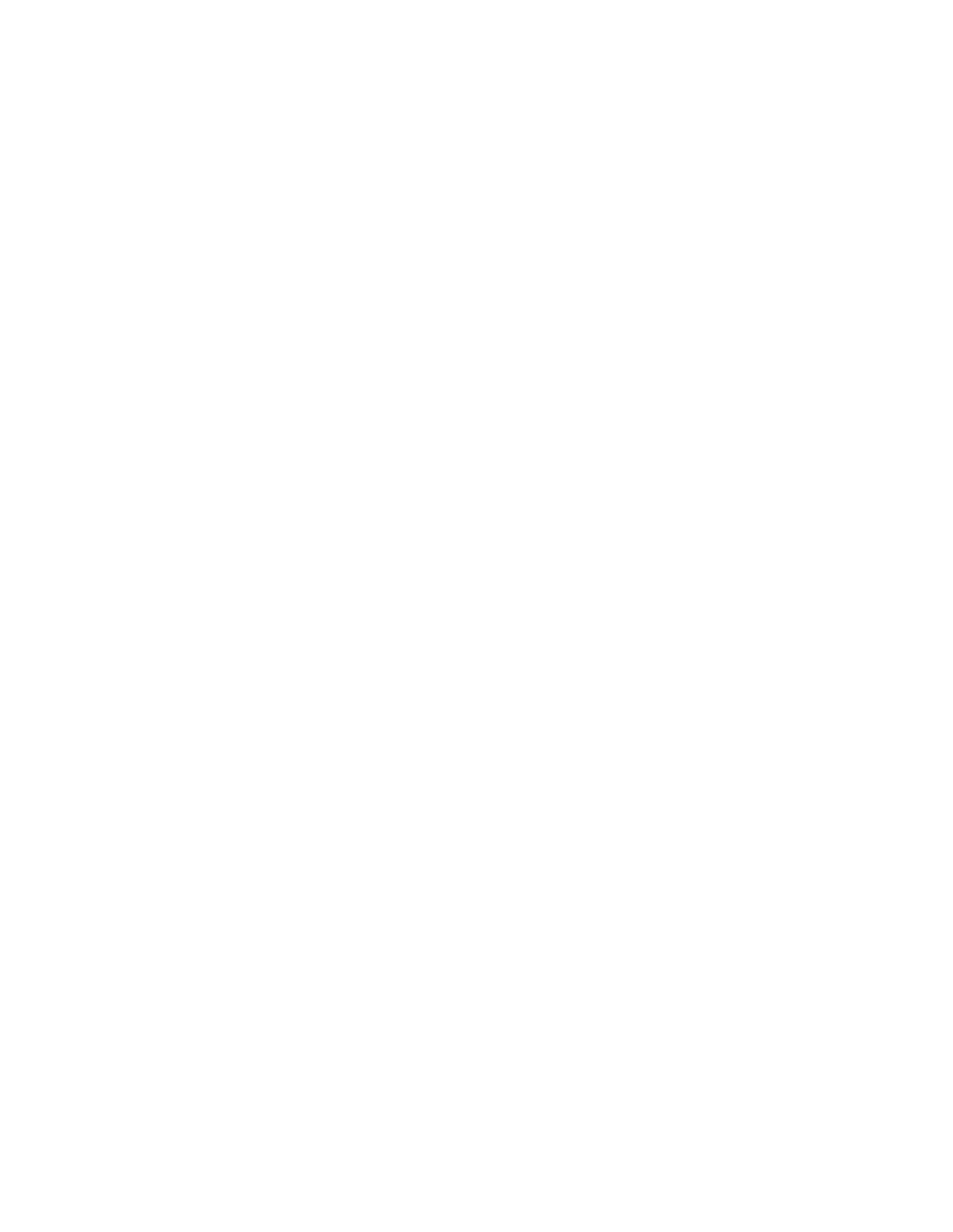Please photocopy this Optometry in Practice form

### Copyright request form

Dear Sir/Madam

I am preparing a paper for publication in Optometry in Practice, the research-led CPD journal of the College of Optometrists. This is a peer-reviewed journal available online, and published by the College of Optometrists, 42 Craven Street, London WC2N 5NG.

I would appreciate permission to reproduce the following from your publication:

Item\*:

Title of publication:

Author/editor:

Date of publication:

Volume and page:

I request non-exclusive world rights to reproduce this figure / table / text, and will include a standard acknowledgement.

Yours faithfully

Address for correspondence:

................................................................................................................................................................................

\*Specify figure / table number and title. If the item is a section of text, attach a copy to the form.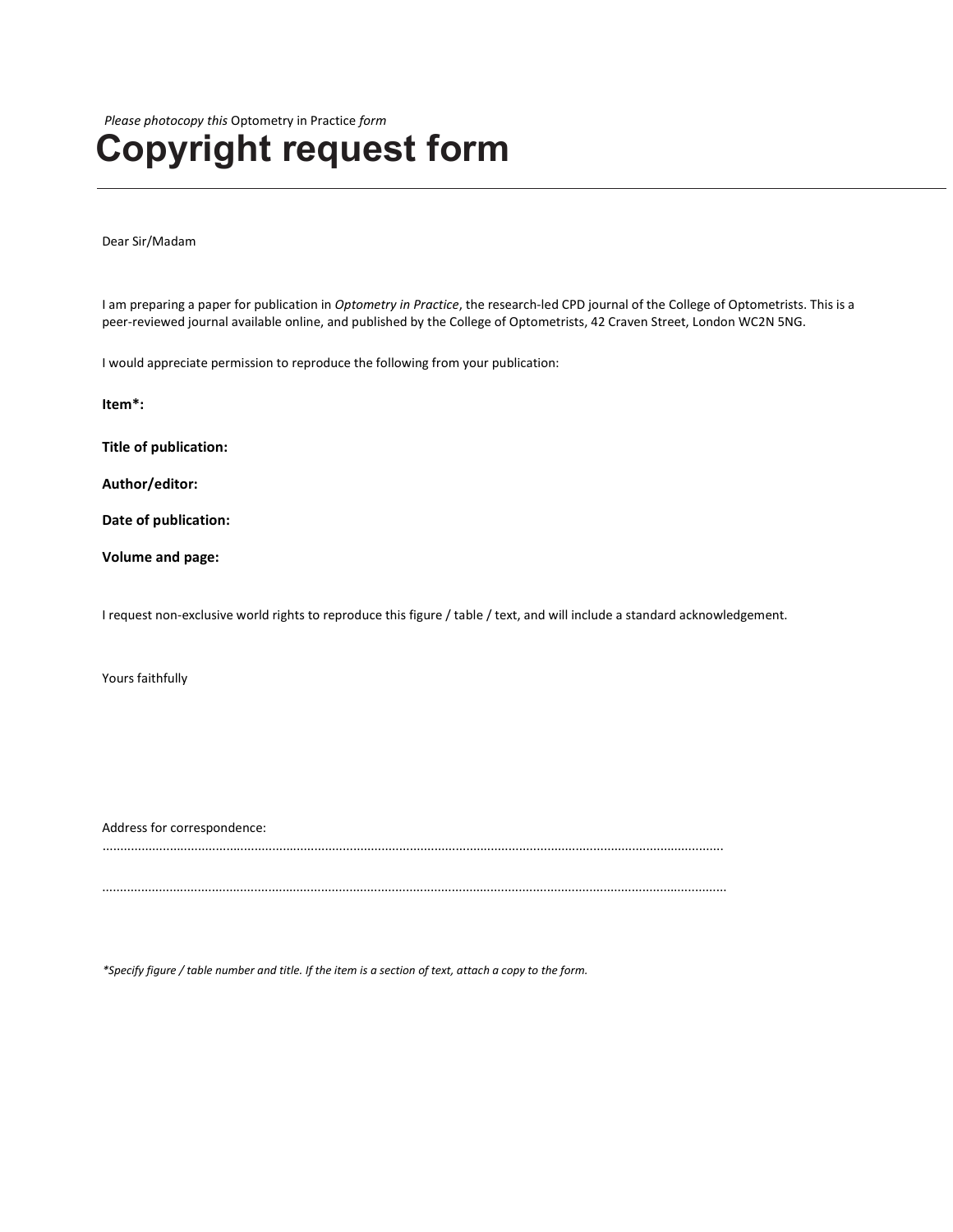## **Optometry in Practice Application form**

| Address                                                                                                                              |                            |            |                 |
|--------------------------------------------------------------------------------------------------------------------------------------|----------------------------|------------|-----------------|
|                                                                                                                                      |                            |            |                 |
|                                                                                                                                      |                            |            |                 |
|                                                                                                                                      |                            |            |                 |
|                                                                                                                                      |                            |            |                 |
|                                                                                                                                      |                            |            |                 |
| For practitioners wishing to write a REVIEW paper for the journal.<br>Part 1                                                         |                            |            |                 |
| Proposed topic                                                                                                                       |                            |            |                 |
|                                                                                                                                      |                            |            |                 |
|                                                                                                                                      |                            |            |                 |
|                                                                                                                                      |                            |            |                 |
| Yes $\square$<br>$No\square$<br>Literatue search required?                                                                           | Advice on writingrequired? | Yes $\Box$ | No <sub>1</sub> |
| Part 2 For practitioners wishing to conduct a practice-based RESEARCH PROJECT or submit a clinical<br>RESEARCH PAPER to the journal. |                            |            |                 |
| Proposed study title / topic                                                                                                         |                            |            |                 |
|                                                                                                                                      |                            |            |                 |
|                                                                                                                                      |                            |            |                 |
|                                                                                                                                      |                            |            |                 |